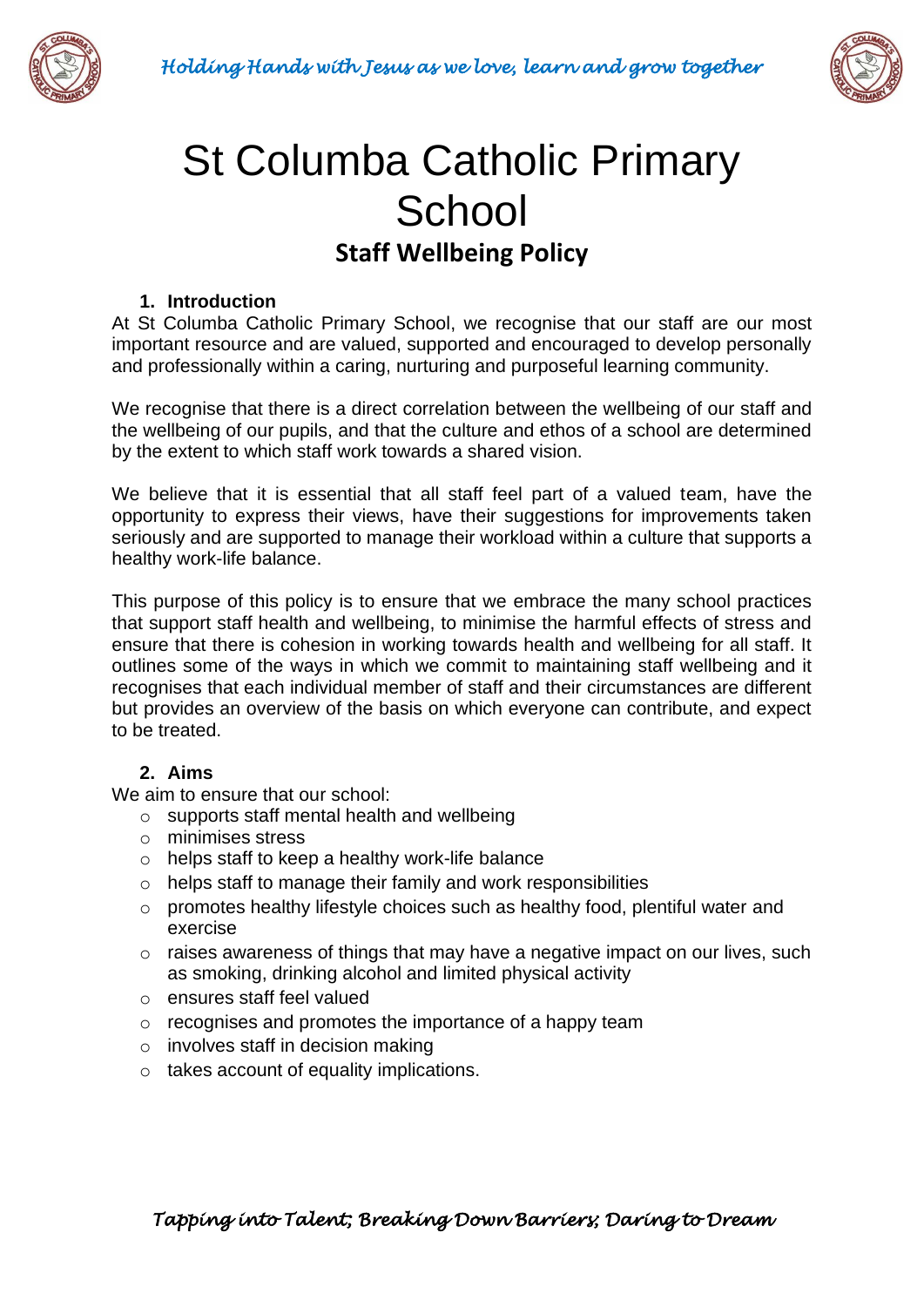



#### **3. Roles and responsibilities**

The senior leadership team (SLT), governing body and school staff will work towards an ethos where everyone is valued, where respect, empathy and honesty are the cornerstones of all school relationships and where health and wellbeing are held central to school practice. We expect all staff to show respect and empathy for each other, and to treat confidential information sensitively and according to school policy.

### **The governing body is responsible for:**

- o fulfilling its duty of care as an employer
- o monitoring the workload of the Headteacher
- o receiving any concerns from members of staff
- o ensuring that the resources are in place to keep staff workload at healthy levels
- o reviewing this policy in conjunction with the Headteacher
- o considering how its own members are treated and valued
- o ensuring that demands are not placed on individual members of staff that interfere unfairly with their work-life balance
- o operating a sensitive performance management policy
- o ensuring that other school policies and procedures take account of staff wellbeing
- o overseeing that change management is operated in a fair and reasonable way.

#### **The Headteacher and leadership team are responsible for:**

- o raising the profile of healthy lifestyle choices and promoting positive attitudes to mental health and wellbeing at work
- o signposting staff to help where they may need it, by providing information and listening
- o providing personal and professional development
- o management of change, stress management, assertiveness, communication
- o providing a non-judgemental and confidential support system such as coaching, mentoring and pastoral support for staff
- o monitoring the workload of members of staff and being alert to signs of stress
- $\circ$  listening to the views of members of staff and providing a range of strategies for involving staff in school decision making processes
- o ensuring that the efforts and successes of staff are acknowledged and celebrated
- o acting as gatekeeper and prioritising reforms and innovations
- $\circ$  ensuring that staff are equipped with the right training to do the job confidently
- o ensuring that staff feel valued and that time is set aside for them
- o providing meeting guidelines that are agreed upon and followed
- $\circ$  planning the year's timetable considerately bearing in mind staff commitments
- o providing a set budget for staff facilities, environment and welfare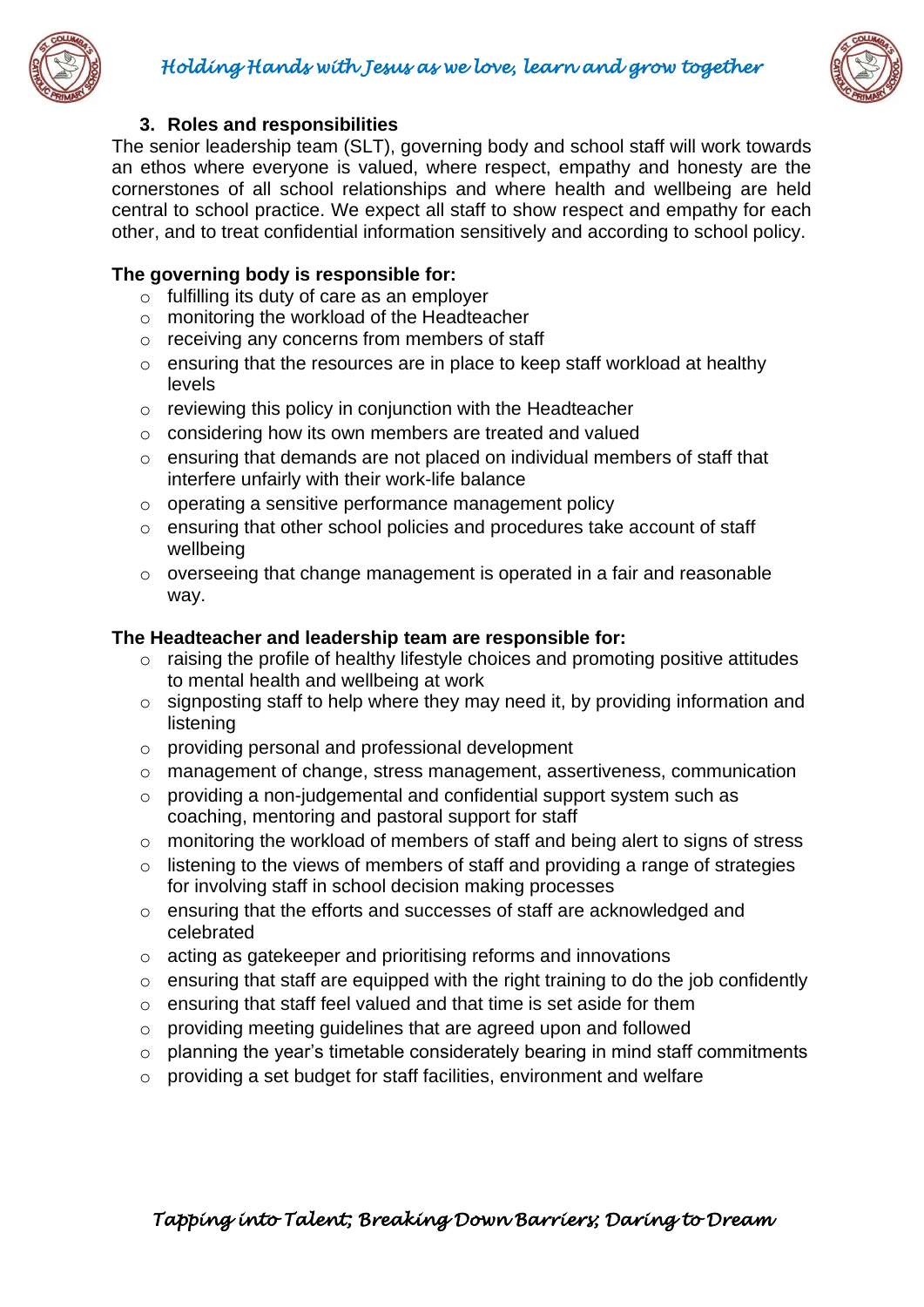



- o in professional development meetings including opportunity for staff to discuss their aspirations and career intentions
- o making special arrangements, where possible, to enable staff to combine the demands of family life and work life
- $\circ$  recognising that staff may have experiences in their personal lives that may make them vulnerable to pressures at work, and which may have a temporary influence on their work performance e.g. health issues, bereavement or loss, or personal circumstances
- o ensuring accessibility and the accessibility of SLT to members of staff
- o ensuring that there are effective methods of communication
- o ensuring support services are made available or signposted on behalf of members of staff where additional specialist support is needed
- o maintaining contact with staff during long absences
- o ensuring that a mentor system operates within the school and especially for each new members of staff and that the staff induction process is put into place
- o conducting risk assessments for work-related stress
- o relevant time protected for staff such as PPA, staff meeting time for reports etc.

The Headteacher implements these responsibilities with the support of appropriate staff such as the Assistant Headteacher and senior leaders who all strive to be positive role models through their own practice.

## **Members of staff are responsible for:**

- o treating one another with empathy, respect and kindness
- $\circ$  taking care of their own health and safety at work and communicating with key staff where they need support
- o being committed to the ethos of staff wellbeing and keeping in mind the workload and wellbeing of colleagues
- o valuing all members of staff in the school and acknowledging the important role that everyone takes
- o contributing to the ethos and social aspects of school life where possible to build morale and effective team spirit
- o developing and respecting shared areas where possible so that there is space to relax as well as appropriate work spaces.

## **Examples of good practice may include**:

- o providing lunch and refreshments in INSET training and at other times for appreciation.
- o carrying out team-building exercises as part of staff CPD
- o holding designated health and wellbeing sessions
- $\circ$  thanking staff for their hard work
- o staff appreciation bag
- o Allocating 'You Days' for staff.
- o continually reassessing marking and planning workloads

## *Tapping into Talent; Breaking Down Barriers; Daring to Dream*